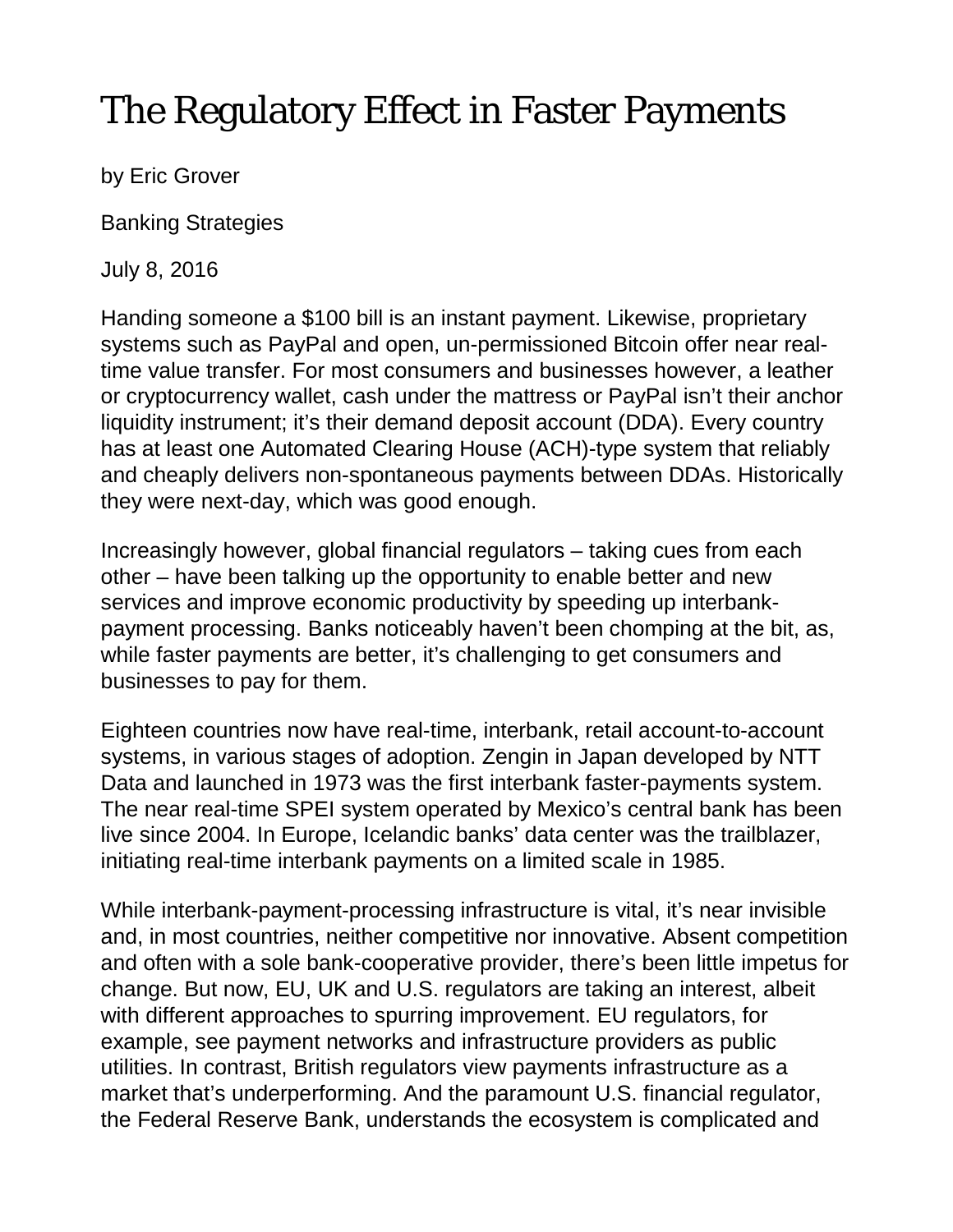works for banks, businesses and consumers, but is nudging the industry toward faster interbank payments.

In my view, regulators at minimum should police the rules of the road. Additionally, where markets aren't competitive and self-correcting, they should pursue structural changes to boost competition and, therewith, value. Unfortunately, for regulators there's a worrisome temptation to centrally plan, i.e., to set prices, allocate resources and specify product features. With interbank payment-processing infrastructure, the temptation to stipulate a single, correct solution is particularly strong.

## **Prescriptive and Political**

The **[European Central Bank \(ECB\) charged the European Payments](https://www.ecb.europa.eu/press/pr/date/2015/html/pr151127.en.html)  Council (ECP) – [a liaison between regulators and the banking industry –](https://www.ecb.europa.eu/press/pr/date/2015/html/pr151127.en.html) [with developing](https://www.ecb.europa.eu/press/pr/date/2015/html/pr151127.en.html)** an instant interbank euro-payments scheme. **[The EPC](http://www.europeanpaymentscouncil.eu/index.cfm/knowledge-bank/epc-documents/epc-press-release-the-epc-launches-public-consultation-for-first-pan-european-scheme-providing-customers-with-instant-payments/epc082-16sct-inst-press-release12-04-2016/)  [aims to have it defined by November, 2016](http://www.europeanpaymentscouncil.eu/index.cfm/knowledge-bank/epc-documents/epc-press-release-the-epc-launches-public-consultation-for-first-pan-european-scheme-providing-customers-with-instant-payments/epc082-16sct-inst-press-release12-04-2016/)** and implemented by November, 2017. Its approach is prescriptive. Part of what drives the ECB is political: stitching together the EU patchwork. Then there's the conceit that enlightened regulators can better direct resources than the messy market coordinated only by prices and actors pursuing their self-interest.

To deliver an instant-payment system, EBA Clearing, which is owned by 58 banks, selected Italian processor SIA, whose largest shareholders are the Italian ministry for the economy and finance and Italy's central bank. Such an ECB-blessed approach with a single government-and-bank-owned provider constitutes euro-corporatism and while it may be well-designed at launch, all but guarantees a sclerotic, utility-like solution.

A payment scheme with the ECB's imprimatur out of the gate will enjoy a reputational edge with banks it regulates, and hopefully, it won't preclude or discourage the development of competing payment schemes and processors across the EU. And, while the ECB is focused on euros and the EU, new, faster interbank-payment systems should be bifocal, in other words, delivering commercially viable solutions in euro markets while aiming to serve a broader and ultimately global market, whether directly or through a web of reciprocal processing relationships.

With forbearance – better yet with encouragement – from the ECB, multiple players including British banks' Vocalink, French processor Worldline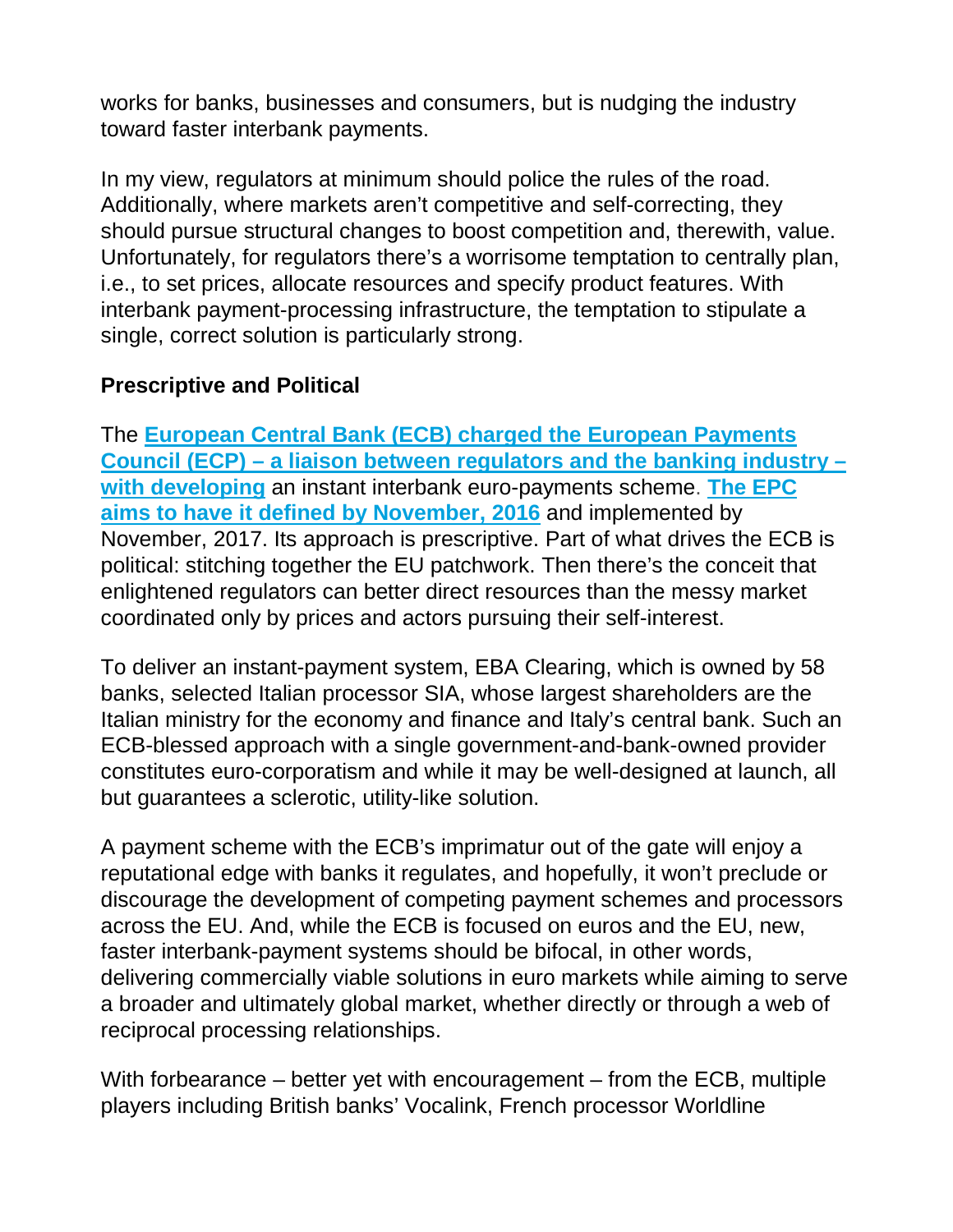Equens, French banks' cooperative processor STET, Scandinavian processor Nets, SIA, and perhaps payment-software gorilla ACI Worldwide and card networks like MasterCard and Visa, could offer real-time interbank debit and credit payments in the EU and beyond.

The UK regulatory climate, meanwhile, is decidedly more market-oriented. While pushing for improvements, UK regulators are focused on economic rather than political objectives and pushing structural changes to increase competition, innovation and access; they have avoided being prescriptive.

Under pressure from the Office of Fair Trading (OFT) and the UK Treasury, bank-owned Vocalink implemented near real-time ACH processing in 2008. Harnessing it, banks launched a mobile phone-aliased money-transfer service known as Paym and will soon debut a retail-payment system, Zapp, to compete with MasterCard and Visa. Zapp will be an interesting test case, as most new retail-payment networks fail, unable to find a path to critical mass with consumers and merchants and therefore to relevance.

UK Payment Systems Regulator (PSR) Hannah Nixon is concentrating on changing ownership and governance of core suppliers and focusing on more open procurement in order to enhance competition for core-payments infrastructure and, thereby, increase productivity and value. The idea seems to be to introduce a degree of dynamism where there's been little. Hallelujah!

The PSR rightly worries that a core interbank payments infrastructure with a single provider for each service, each owned by banks, isn't competitive and inhibits innovation. PSR Nixon wants banks to spin off Vocalink, with the laudable goal of spurring payments-infrastructure competition. Banks that weren't shareholders would be more likely to seek services from other providers. Ideally, multiple interbank faster payment providers would enter the market and consign regulators to playing the role of night watchmen.

## **Collaborative Approach**

In the U.S., high-profile regulators fired shots across the payments industry's bow in 2014, when New York's top financial regulator, Benjamin Lawsky, **[lambasted the ACH system](http://www.americanbanker.com/news/law-regulation/lawsky-to-banks-speed-up-payments-innovation-or-else-1071753-1.html)** as "ossified," and in "desperate need of repair and improvement." He also threatened that, "if banks do not make significant progress soon, regulators should consider actively pushing for, or even perhaps mandating improvements." At the Clearing House's annual